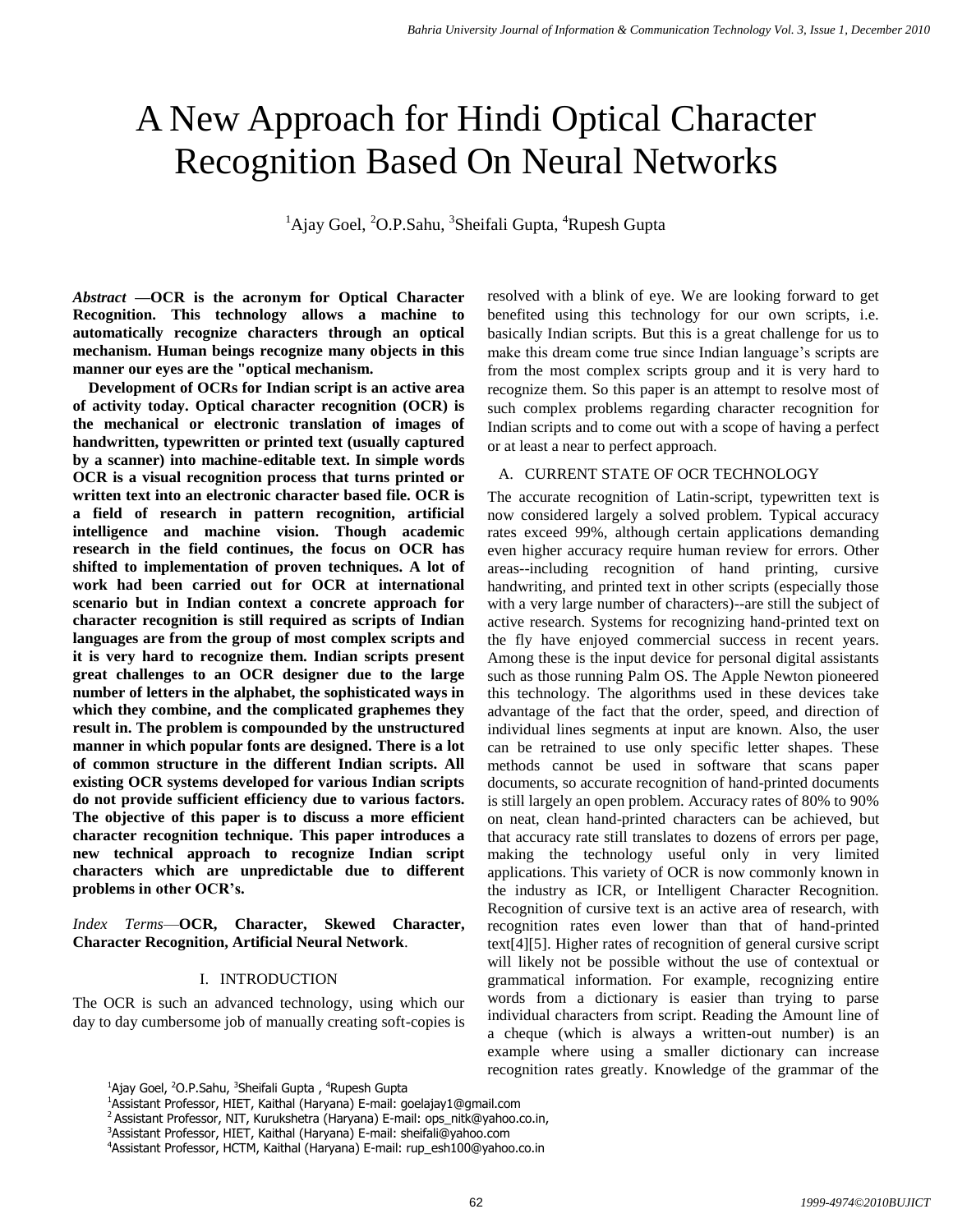language being scanned can also help determine if a word is likely to be a verb or a noun, for example, allowing greater accuracy. The shapes of individual cursive characters themselves simply do not contain enough information too accurately (greater than 98%) recognize all handwritten cursive script. It is necessary to understand that OCR technology has to be understood as a basic technology also used in advanced scanning applications. Due to this fact the reader should understand that an advanced scanning solution can be unique and patented and not easily copied despite being based on this basic OCR technology. For more complex recognition problems, intelligent character recognition systems are generally used, as artificial neural networks can be made indifferent to both affine and non-linear transformations [1] [13].



**Figure 1: System Architecture**

In Figure -1, Images are first preprocessed with denoising and deskewing [5]. After processing the recognized Hindi words, the output of the Hindi OCR will be combined with the OCR output of Roman script to provide a complete result.

## B. FEATURE EXTRACTION BY THE SLIDING WINDOW METHOD

Feature extraction is the identification of appropriate measures to characterize the component images distinctly. Here and in what follows we assume that recognition of a full line is to be performed: in the postal domain such a line can contain a name, a street address or a city, state, and zip. For the sliding window method, the line image is first height-normalized to 64 pixels. Since the standard algorithms for scaling a bi-level image yield grey scale output, some form of binarization becomes necessary even for those images that start out as binary on the CEDAR CD-ROM [6]. We investigated two scaling algorithms, bilinear and bi-cubic resampling. Linear resampling was faster, but only marginally, and the results were indistinguishable as far as later stages and overall recognition accuracy are concerned. We also investigated two different binarization methods, global thresholding and local (adaptive) thresholding [11]. Here the impact was marked:

local thresholding was considerably better than global. To obtain comparable results for the grey scale CEDAR data, we added a binarization stage prior to scaling, and investigated all eight combinations: first local vs. global thresholding, next bilinear vs. bi-cubic resampling, and finally again local vs. global thresholding. To summarize our results, the less global thresholding done the better. The scaled (re)binarized image is noise-cleaned: in particular underscores and dashed underscores are removed. Manual inspection reveals that this process leaves no visible traces of removal in about 97% of the cases. Next, the top and bottom of the writing is computed for every eight pixel wide column, and the results are low-pass filtered over five columns encompassing 40 vertical pixels. This results in images where ascenders or descenders are never cut off, but if they are not present, the "n" zone, i.e. the body of the ascender- and descenders-less letters such as a c e i m n o r s u v w x z, fills the whole image. The effect of getting more of the n-zone into the feature vectors is enhanced by the next stage of nonlinear resampling, whereby a column of 64 vertical pixels is reduced to a set of 8 grey scale values, but the values close to the center are based on fewer pixels than far from the center. In effect, we condense the image by a factor of 12 at the edges, but only by a factor of 4 in the center. By this process, the image strip has been replaced by a sequence of 8-dimensional real vectors whose progression in time corresponds to progression in space along the x axis of the original line image. In the final stage of feature extraction this sequence v0, v1... vk is first triplicated, meaning that each vi is replaced by a concatenation vi−1, vi, vi+1. This yields a sequence of 24-dimensional vectors which are reduced by principal component analysis to 12-16 dimensions [2][3]. The main additions to our earlier feature extraction method which was successful in a bank check recognition system [10] are the initial global height normalization and the low pass filtering of local height.

# C. FEATURE EXTRACTION BY SEGMENTATION

In the zip code field, numbers are rarely touching, and one field, such as state, rarely touches another, such as city or zip. These observations lead to a system where the primary unit of analysis is the connected component, and the expectation that word boundaries will also be connected component boundaries. Though this expectation is largely met, both cursive writing and touching handprint require that connected components be cut into smaller parts that we will call frags. In the segmentation algorithm developed by Jianchang Mao and Prasun Sinha at IBM Almaden, and used in the experiments, the central heuristic used for the cutting is the location of valleys (local minima) in the contour. Feature vector is computed for each frags using the contour direction features described in [9][12]. Even that the goal of the algorithm is to presegment characters, it is not surprising that for the majority of characters it creates a single frag, and therefore a single feature vector. The system over segments, but only slightly: over two thirds of character tokens yield a single frag, 20% yield two, and less than .15% yields four or more. The average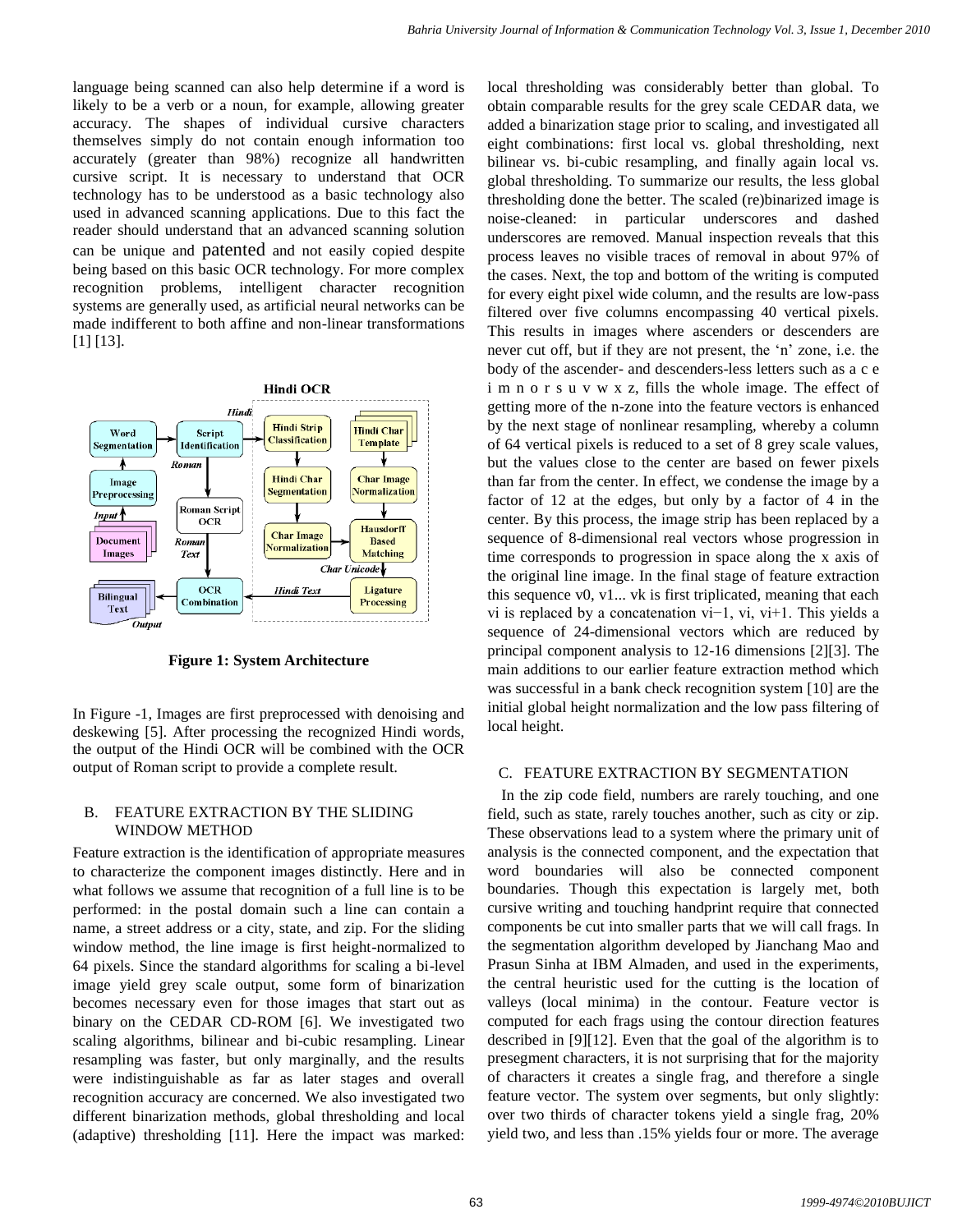state character models a natural choice. This is in sharp contrast to the sliding window system, which must take into account that the width of characters varies widely, both within and across character classes, even after height normalization. To deal with across-class width variation, in the sliding window system models for different characters have different numbers of states ranging from 1 for dot (period) and 2 for i to 6 for w and 7 for m. For most characters we use Bakis models, with a self-loop for each state, a step transition to the next state, and a jump transition to the second state following it. If we enrich the model with a silent input state with transitions to any subsequent state [4], it becomes possible to fully absorb arbitrary width variation [8][7], and in certain classes, such as u or s, width variation was so extreme that we found it advantageous to do so. To summarize the differences between the two feature extraction methods, in the sliding window system many (often more than a dozen) relatively low dimensional feature vectors are extracted for each character, while in the pre segmentation-based system only a few (typically only one) vector will be extracted. Since this vector is much bigger (originally 88 dimensions, in most experiments reduced to 48 or 32 dimensions by principal component analysis), the overall bit rate of the two feature extraction front ends is quite similar, about 4-8 bytes per horizontal pixel. This bit rate, being an order of magnitude larger than that required for pen- or tablet-based recognition, offers a rough measure of the difficulty of extracting dynamic information from an image[13].

# II. PROBLEM STATEMENT

A few OCRs are available for different Indian scripts. Most of them use "Feature Extraction Technique" for character recognition but they do not provide reliable output due to the following challenges: -

- Scalability & Shape of characters: The characters differ in sizes, shapes and styles from time to time and book to book as the technology and fonts for the printed text changes.
- Broken Characters: It is most challenging to recognize broken characters as these can not be recognized with feature extraction method which is being used for Indian languages.
- Noise in scanned or printed image: Noise may be introduced while printing or scanning the documents. It becomes tougher if the noise distort the text.
- Inclined/Skewed Characters: OCR misrecognizes or gives a garbage output for inclined characters. Skew detection & correction techniques are only applicable for the whole text area and not for individual character or word.
- i. Small characters & punctuation marks: These are still a big challenge for Indian scripts OCR as punctuation marks and small characters like MATRAS are not recognized correctly.

number of frags per character is 1.24, which makes singlei. Identification of Indian languages scripts is challenging problems. In Optical Character Recognition [OCR], machine printed or handwritten characters/numerals are recognized. There are plentiful approaches that deal with problem of detection of numerals/character depending on the sort of feature extracted and different way of extracting them.

> In Optical Character Recognition [OCR], a character numerals which has to recognized can be machine printed or handwritten characters/numerals [1]. There is extensive work in the field of handwriting recognition, and a number of reviews exist. Handwritten numeral recognition is an exigent task due to the restricted shape variant, unusual script style & different kind of noise that breaks the strokes in number or changes their topology [1]. Recognize of is gaining wider importance today & is one of the benchmark problem in document analysis. As handwriting varies when person write a same character twice, one can expect enormous dissimilarity among people. These are the reason that made researchers to find techniques that will improve the knack of computers to characterize and recognize handwritten numerals. Here it is not the end of problems. They are many more regarding character recognition.

#### III. METHODOLOGY

Research and development in the area of printed Indian script recognition was taken up by our group to address many specific and generic applications which need an OCR engine.

For increasing the efficiency of OCR system we need to develop a mechanism for proper and accurate character recognition. Here we propose a hybrid approach which uses "Skeleton", "Feature Detection & Categorization" and "Artificial Neural Network" methods to precisely recognize the character. All of the approaches have their own limitations but play a better role while using their combination and may give a very efficient output for Indian script.



Figure 2: "Proposed System for Individual Character Reorganization"

Basically first the image of segmented character is sent to the "Skeleton Module" which generates the skeleton of that character. Now this skeleton is categorized on the basis of the characteristics & assigned to a particular class. These classes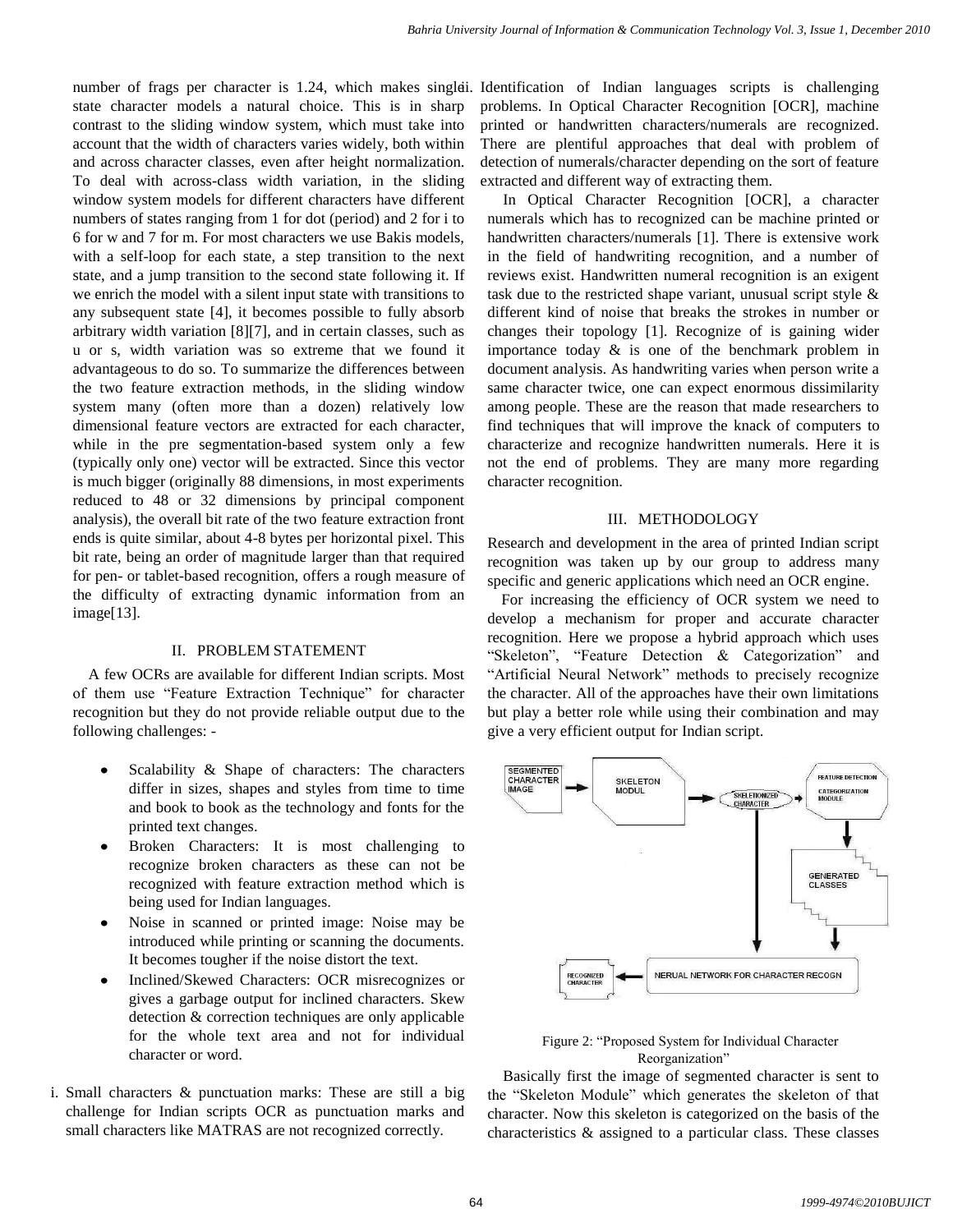are further used by a neural network to select the particular character among the class members for making decision regarding accurate selection of particular character among the class members. [13] [14]. . These classes, generated by these modules might be result oriented of our new character concern for individual character reorganization.

### IV. SKELETONIZATION

Skeletonization is the process of peeling off of a pattern as many pixels as possible without affecting the general shape of the pattern. In other words, after pixels have been peeled off, the pattern should still be recognized. The skeleton hence obtained must have the following properties:

- i. As thin as possible
- ii. Connected
- iii. Centered

Main advantage of skeleton zing is to reduce the amount of data required for transmitting the pattern without lose of safe information as well as to retain the characteristics of the shape useful for the specific structural description.The skeleton exhibits a very robust representation of local specificities of given shape and are not very sensitive to pattern distortions.





The skeleton

Figure 2 : "Example of A Skeltonized Image"

This approach is most suitable for Indian scripts because of the complexness of the scripts.

#### V. FEATURE DETECTION & CATEGORIZATION:

Different feature of given skeleton will be calculated like the aspect ratio, loops in the shape, curves and other attributes. The features are calculated irrespective of size of given character skeleton. On the basis of this a number of classes will be generated. Each class has its unique feature set. After categorization it will be easier to recognize them on the basis of their specific class characteristics [13].



Artificial Neural Network

#### Figure 3: "ARTIFICAL NEURAL NETWORK"

In this approach neural network is not used for pattern recognition like other OCRs but for making decision regarding accurate selection of particular character among the class members. This selection will be based on a complex neural network trained under supervised learning mechanism.

#### **VI. CONCLUSION**

This approach provides a concrete theoretical solution to the challenges mentioned in the problem statement. Size of given character doesn"t matter as the aspect ratio of skeleton will be used. Every character has its own unique skeleton so it will be easier to distinguish it from other characters' skeletons. Broken characters which are a big problem in other OCRs can be easily handled here as the skeleton of the broken character will be very near to only that particular character. So it can be identified. The skeletons of inclined characters can be straightened easily. Small characters & punctuation marks have their particular skeleton. So that would help to consider as a character instead as a noise. Here the distance from the text area would play a measure role to consider them as a character. The above approach, attempted by us might be result oriented of our concern but things are still need to be done. This is only a hypothesis and still this approach needs to be practically resolved. For this, different algorithms for different methods related to this approach are available but they are to be combined together and a step by step method should be applied. We hope to come out with beautiful conclusions in the coming near future[11][13].

#### **REFERENCES**

- [1] J.K. Baker, "Stochastic modeling for automatic speech understanding" Reprinted in A. Waibel and Kai-Fu Lee (eds) Readings in Speech recognition, Morgan Kaufmann, San Mateo CA, 1990, 297-307
- [2] J.R. Bellegarda, D. Nahamoo, K.S. Nathan and E.J. Bellegarda, "Supervised Hidden Markov Modeling for On-line Handwriting Recognition" IEEE Proc. ICASSP, Adelaide 1994, Vol 5, 149- 152
- [3] M.R. Bokser, "State of the Art in a Commercial OCR System: A Retrospective View" Paper presented at the IS&T/SPIE Symposium on Electronic Imaging, San Jose CA 1996